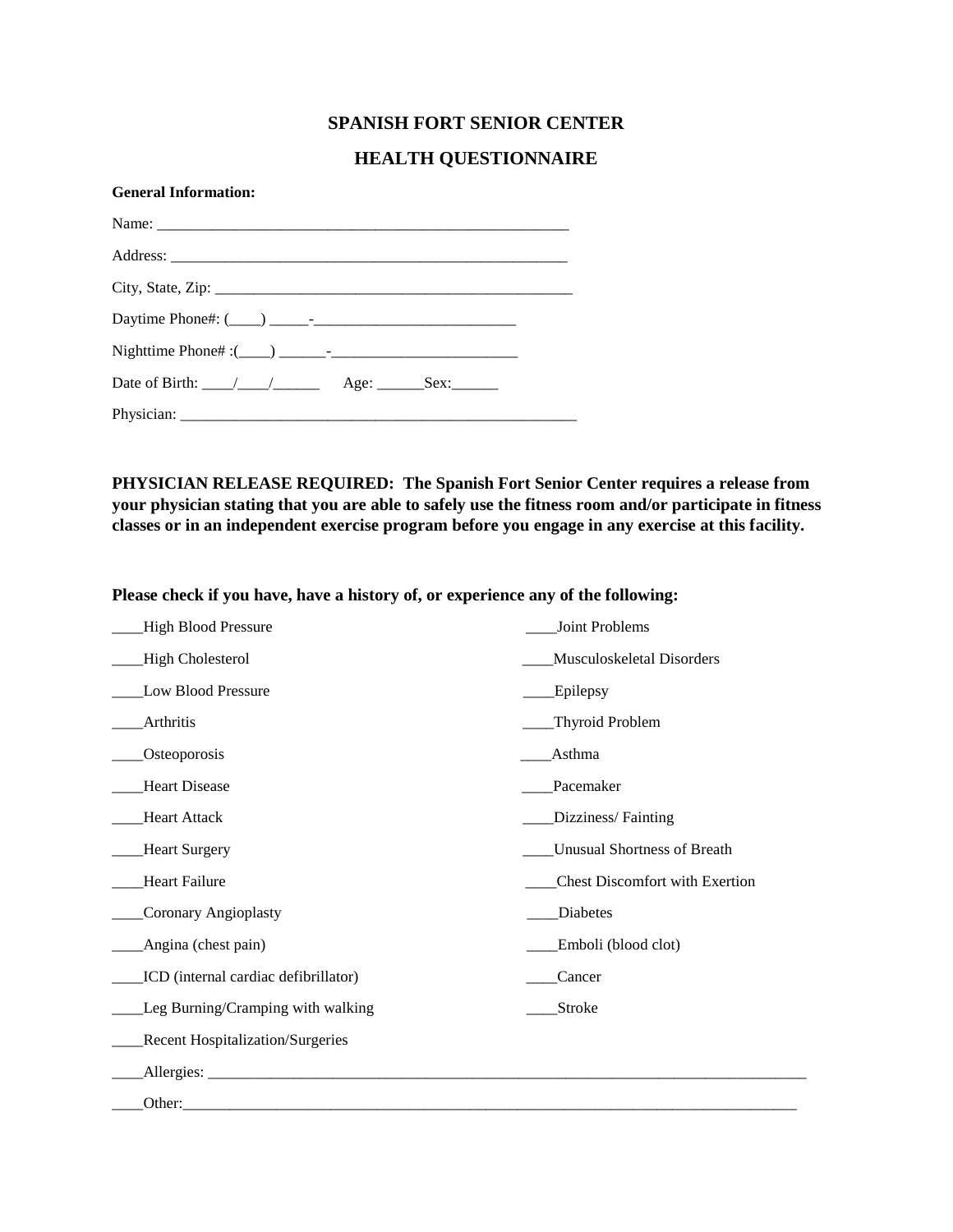Please explain any "checked" answers (use additional pages if necessary to provide complete information):

#### **ACKNOWLEDGEMENT, HOLD HARMLESS, WAIVER AND RELEASE:**

I acknowledge, represent and certify that the information that I have provided is true and accurate to the best of my knowledge. If any of the above information changes, I agree to submit the changes in writing to the Spanish Fort Senior Center so that the information can be updated in my file.

Print Name: \_\_\_\_\_\_\_\_\_\_\_\_\_\_\_\_\_\_\_\_\_\_\_\_\_\_\_\_\_\_\_\_\_\_\_\_\_\_\_\_\_\_\_\_\_\_\_\_\_\_\_\_\_\_\_\_\_\_\_\_\_\_\_\_\_\_\_

 $Signature:$ 

Date: \_\_\_\_\_\_\_\_\_\_\_\_\_\_\_\_\_\_\_\_\_\_\_\_\_\_\_\_\_\_\_\_\_\_\_\_\_\_\_\_\_\_\_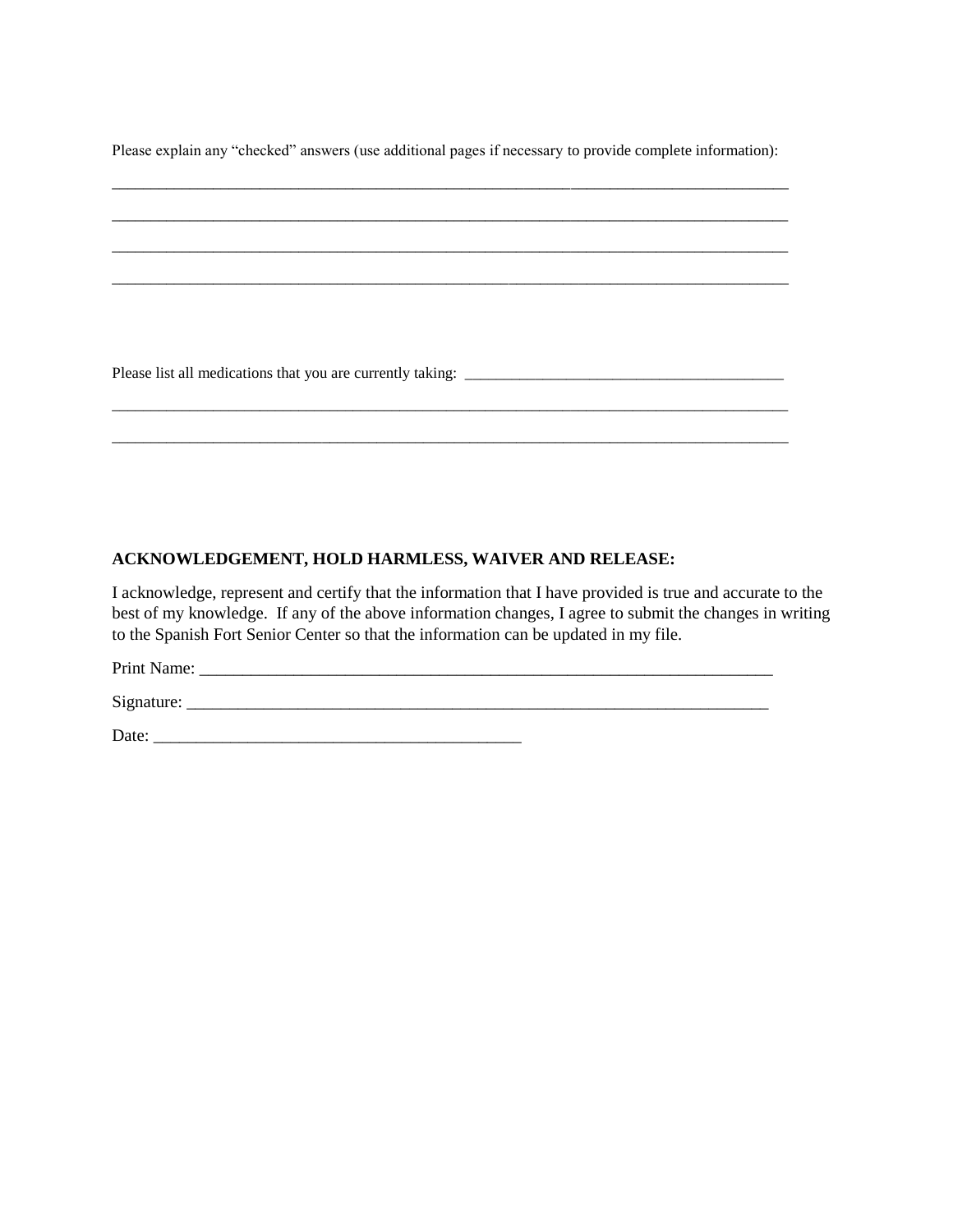

# **SPANISH FORT SENIOR CENTER RULES OF CONDUCT**

The following Rules of Conduct have been adopted by the City Council of the City of Spanish Fort for the Spanish Fort Senior Center ("SFSC"):

- 1. All users of SFSC must complete and sign the Participant Information Form; the Rules of Conduct Form; Release, Hold Harmless and Covenant Not to Sue Agreement and have a Release Form signed by their physician stating they are able to safely use the fitness area and equipment.
- 2. All persons using the facility or grounds are expected to follow all SFSC policies and procedures and to conduct themselves appropriately. Physical, sexual or verbal harassment or obscene conduct or threatening language or behavior are prohibited.
- 3. The SFSC is a smoke, drug and alcohol free facility. This also includes the grounds. The possession or sale of any illegal drugs or drug paraphernalia will lead to prosecution to the fullest extent of the law and suspension of all member privileges.
- 4. Appropriate shoes and attire are required. Open-toed shoes/sandals are not permitted in the exercise areas.
- 5. The SFSC is not responsible for any items stolen or broken in the facility or on the grounds. Please secure your personal belongings in a safe manner while in the facility.
- 6. The SFSC staff shall enforce the Rules of Conduct and SFSC policies. Violations of SFSC policies or Rules of Conduct may lead to disciplinary action up to and including the suspension or expulsion of a member or participant.

Print Name:

Date: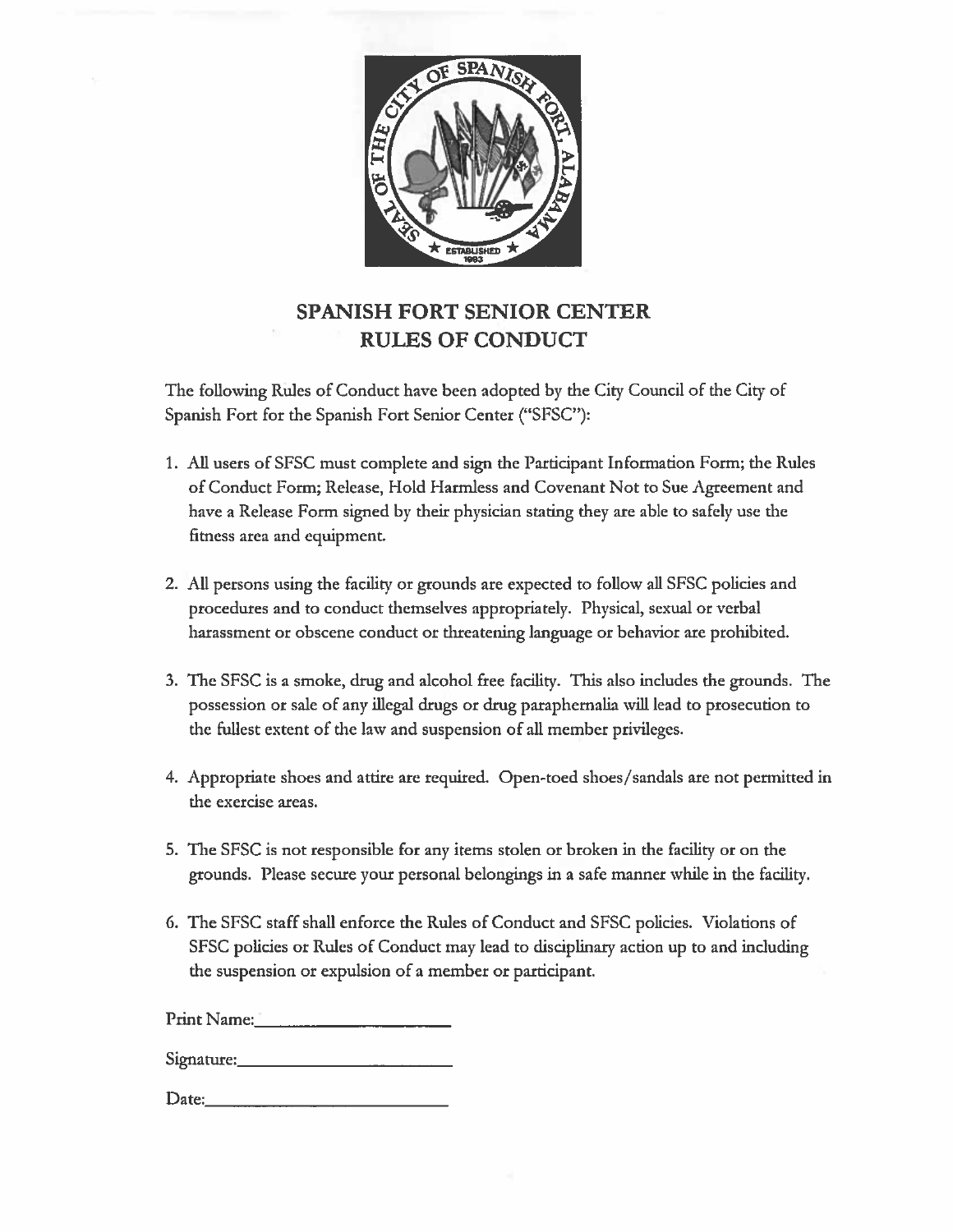### **RELEASE, HOLD HARMLESS AND COVENANT NOT TO SUE AGREEMENT**

In consideration of the City of Spanish Fort, Alabama, in conjunction with and by and through the Spanish Fort Senior Center (hereinafter referred to individually and collectively as the "City" ), allowing me to use its or their facilities and equipment, I, on behalf of myself, and my heirs, personal representatives and assigns, hereby forever **RELEASE, AGREE TO HOLD HARMLESS, AND DISCHARGE FOREVER** the City and its affiliated entities and departments and all of their respective Councilmembers, Mayor, directors, officers, agents, representatives, subcontractors, instructors and employees (all of the foregoing hereinafter referred to collectively as "Releasees") and their respective heirs, successors and assigns of and from any and all claims, demands, damages, rights and causes of action, resulting in, from or related to personal injuries, death, damage to property, and the consequences thereof occurring at any time now or in the future, including, without limitation, those caused in whole or in part by the active or passive negligence of any of the said Releasees, resulting from, or in any way relating to, my participation in exercise activities and/or my presence at the Spanish Fort Senior Center, the Spanish Fort Community Center and the City owned facilities related thereto, whether or not I am actually participating in exercise activities at the time of any such claims, damages, personal injuries, death, or damage to property, and I hereby **COVENANT NOT TO SUE** the said Releasees or their respective successors and assigns for any of said damages, personal injuries, death, or damage to property, including, but not limited to, personal injuries, death, or damage to property arising from the active or passive negligence by any of the said Releasees.

The undersigned assumes all risks and hazards involved in participating in any activities at the Spanish Fort Senior Center, the Spanish Fort Community Center and the City owned facilities related thereto, and represents: (a) that I am in satisfactory physical condition and have no disability, illness, or other condition that would prevent me from exercising without undue risk of injury or impairment of health, and (b) that, if necessary, I have consulted a physician concerning an exercise program that will not unduly risk injury to me or impairment ofmy health.

The undersigned has read this **RELEASE, HOLD HARMLESS AND COVENANT NOT TO SUE AGREEMENT** and agrees that it is intended to be as broad and inclusive as is permitted by the law of the State of Alabama, and that, if any portion thereof is held invalid, it is agreed that the balance shall, notwithstanding, continue in full force and effect, and agrees that no oral representations, statements or inducements apart from the foregoing written AGREEMENT have been made. This AGREEMENT shall survive the expiration or termination of my participation at the Spanish Fort Senior Center.

Signature: \_\_\_\_\_\_\_\_\_\_\_\_\_\_\_\_\_\_\_\_\_\_\_\_\_\_\_\_\_\_\_\_\_ Date: \_\_\_\_\_\_\_\_\_\_\_\_\_\_\_\_\_\_\_\_\_\_\_\_\_\_\_\_

Name: \_\_\_\_\_\_\_\_\_\_\_\_\_\_\_\_\_\_\_\_\_\_\_\_\_\_\_\_\_\_\_\_\_\_\_\_ Date of Birth: \_\_\_\_\_\_\_\_\_\_\_\_\_\_\_\_\_\_\_\_\_

STATE OF  $\_\_$ 

COUNTY OF \_\_\_\_\_\_\_\_\_\_\_\_\_\_

I, , a Notary Public, in and for said County in said State, hereby certify that \_\_\_\_\_\_\_\_\_\_\_\_\_\_\_\_\_\_\_\_\_\_\_\_\_\_\_\_, whose name is signed to the foregoing conveyance and who is known to me, acknowledged before me on this day that, being informed of the contents of the conveyance, he/she executed the same voluntarily on the day the same bears date.

Given under my hand and seal this  $\_\_\_\_$  day of  $\_\_\_\_\_\_\_$ , 202 $\_\_\_\_\_\_$ .

Notary Public, \_\_\_\_\_\_\_\_\_\_\_\_ County,  $\overline{\phantom{a}}$  , where  $\overline{\phantom{a}}$  , where  $\overline{\phantom{a}}$  , where  $\overline{\phantom{a}}$ 

My Commission Expires: